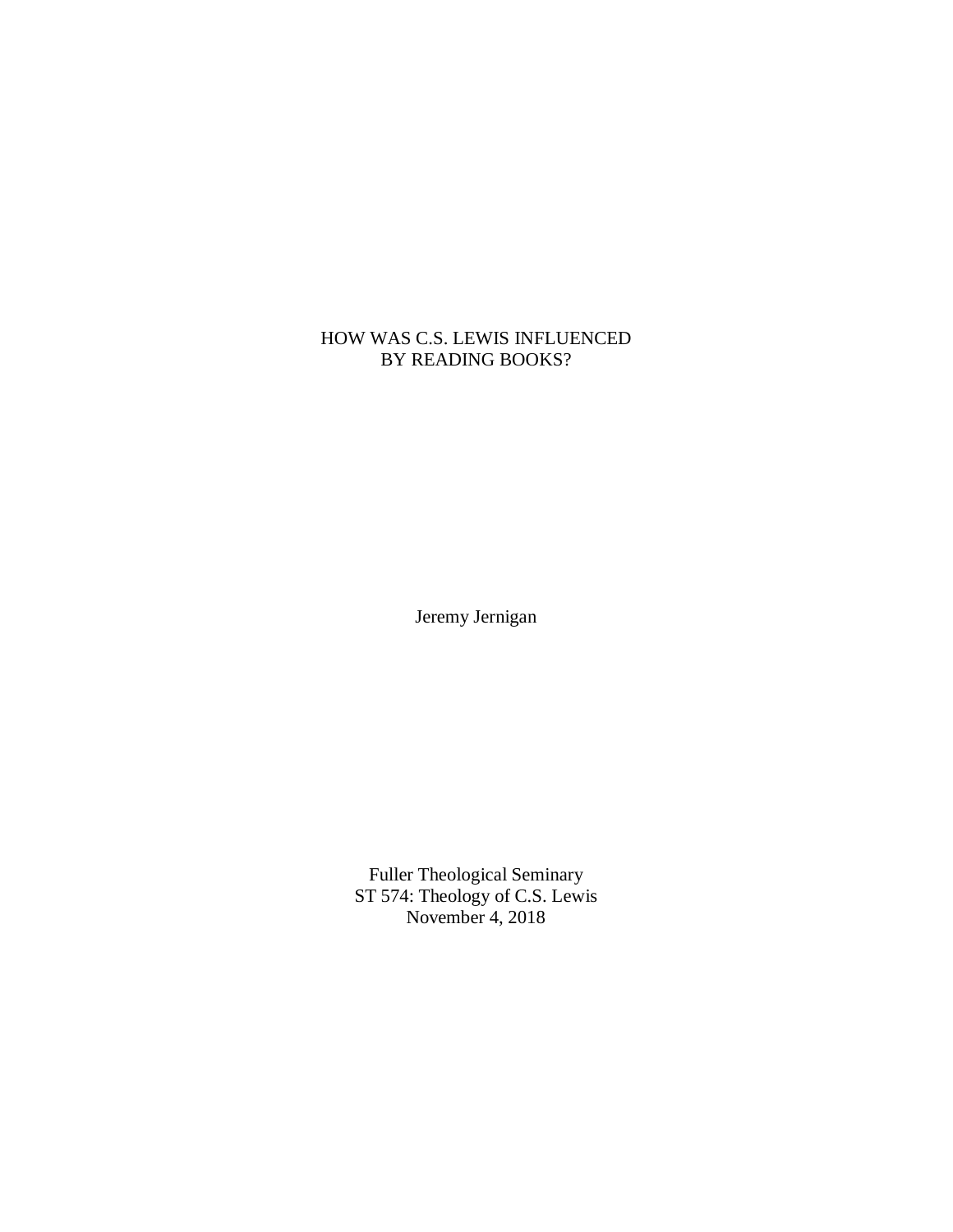**Thesis:** Numerous influences shaped C.S. Lewis, but none more significant than the books he read. The effects of this influence emerge in his early life, the shaping of his identity, his conversion to Christianity, and ultimately to his theology.

In many ways, C.S. Lewis experienced an unremarkable childhood. He endured a significant amount of pain in losing his mother at a young age and suffering the hardships of a boarding school that left its mark on him more than even his time in the war. He later concluded, "I will take part in battles but not read about them." <sup>1</sup> Lewis defended this strange argument by explaining that "A boy who is unhappy at school inevitably learns the habit of keeping the future in its place." <sup>2</sup> As a child, it was in reading books that Lewis found a way to feel he could control his future. This connection with books became the foundation on which he built everything else. "It is important to acquire early in life the power of reading sense wherever you happen to be."<sup>3</sup>

He did not share a close relationship with his father, yet the strongest link between them was in the way Albert Lewis provided books and fostered a love of reading in his son. C.S. Lewis recalled how "My father bought all the books he read and never got rid of any of them." <sup>4</sup> One cannot help but wonder how Lewis might have developed differently without this availability of books in his home. As Alister McGrath notes, it was this prevalence of books in his home that became one of the most lingering memories of his childhood.<sup>5</sup> It may not seem as unique in today's culture, yet Lewis

<sup>1</sup> C.S. Lewis, *Surprised by Joy* (New York: HarperCollins Publishers Inc., 1955) 195.

<sup>2</sup> Lewis, *Surprised by Joy*, 195.

<sup>3</sup> Lewis, *Surprised by Joy*, 68.

<sup>4</sup> Lewis, *Surprised by Joy*, 10.

<sup>5</sup> Alister McGrath, *C.S. Lewis - A Life (*Carol Stream: Tyndale House Publishers Inc., 2013) 14.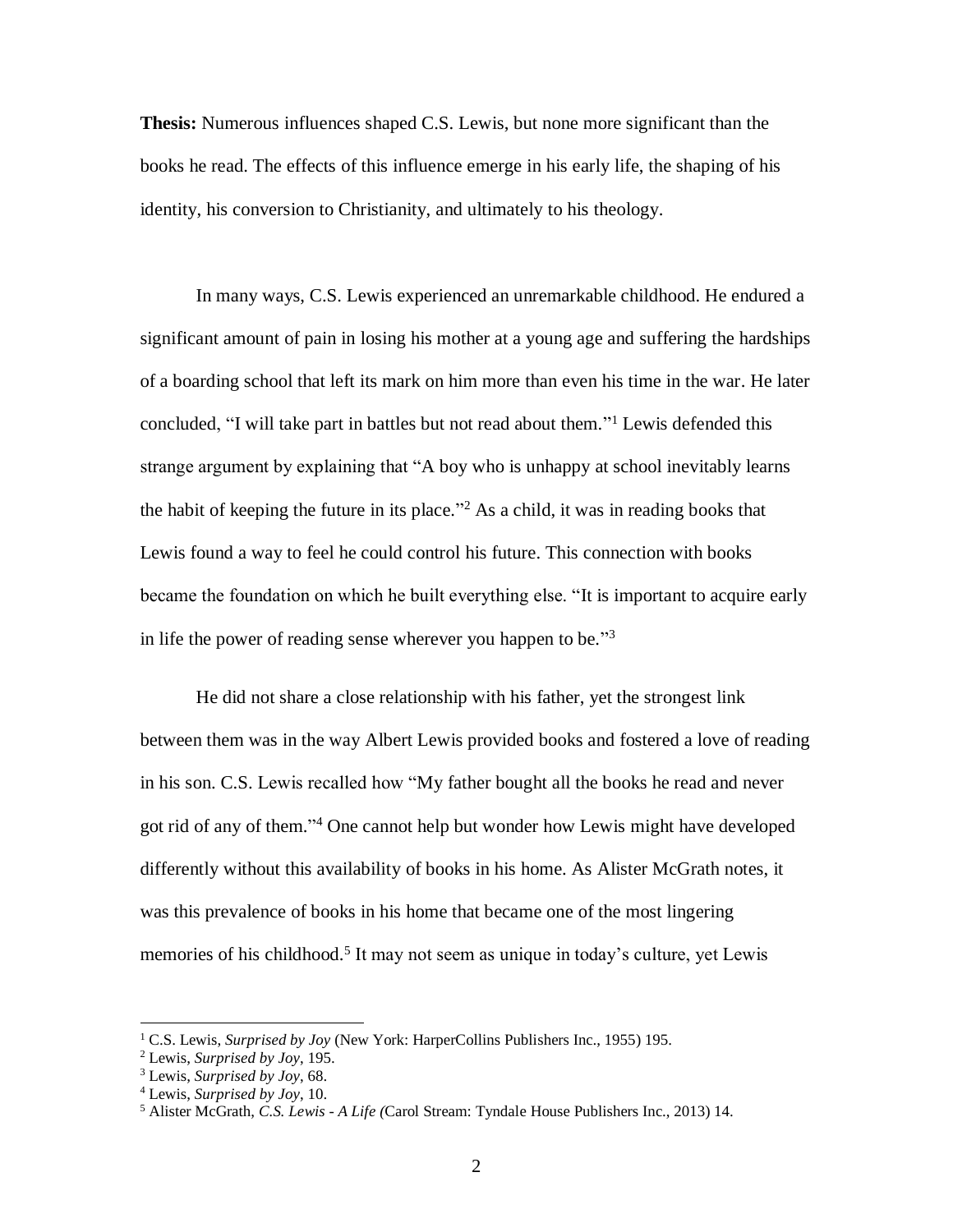noted that "we grew up in a world of cheap and abundant books." <sup>6</sup> Books shaped many of the memories Lewis had with his father, even noting that "if my father came home unexpectedly at mid-day, having allowed himself an extra half-holiday, he might, if it were summer, find us with chairs and books in the garden."<sup>7</sup> Sadly, without a shared love of books, Lewis may have experienced an even more strained relationship with his father. One senses a bit of sadness when Lewis recalls that "A very few tastes I could share with my father."<sup>8</sup>

Even as an adult, Lewis recalled how "Many of the books that pleased me as a child, please me still." <sup>9</sup> The love of reading he developed as a child remained with him his entire life. He vividly described times when "the whole weekend's reading lay ahead, I suppose I reached as much happiness as is ever to be reached on earth. And especially if there were some new, long-coveted book awaiting me."<sup>10</sup> This is not merely reading to fill the time. This was a love of reading that books reinforced in him. It stirred something deep inside him and gave him an ability to process the world around him. Lewis even remembered the library being a blessing in his life, "Not only because it was a library, but because it was a sanctuary.<sup>"11</sup> It may even be said that he longed to go back to this early stage of his life, at least in the way he interacted with the books he read. "There was a humility in me (as a reader) at that time which I shall never recapture."<sup>12</sup> McGrath notes

<sup>6</sup> Lewis, *Surprised by Joy*, 179.

<sup>7</sup> Lewis, *Surprised by Joy*, 151.

<sup>8</sup> Lewis, *Surprised by Joy*, 125.

<sup>9</sup> Lewis, *Surprised by Joy*, 86.

<sup>10</sup> Lewis, *Surprised by Joy*, 179.

<sup>11</sup> Lewis, *Surprised by Joy*, 138.

<sup>12</sup> Lewis, *Surprised by Joy*, 200.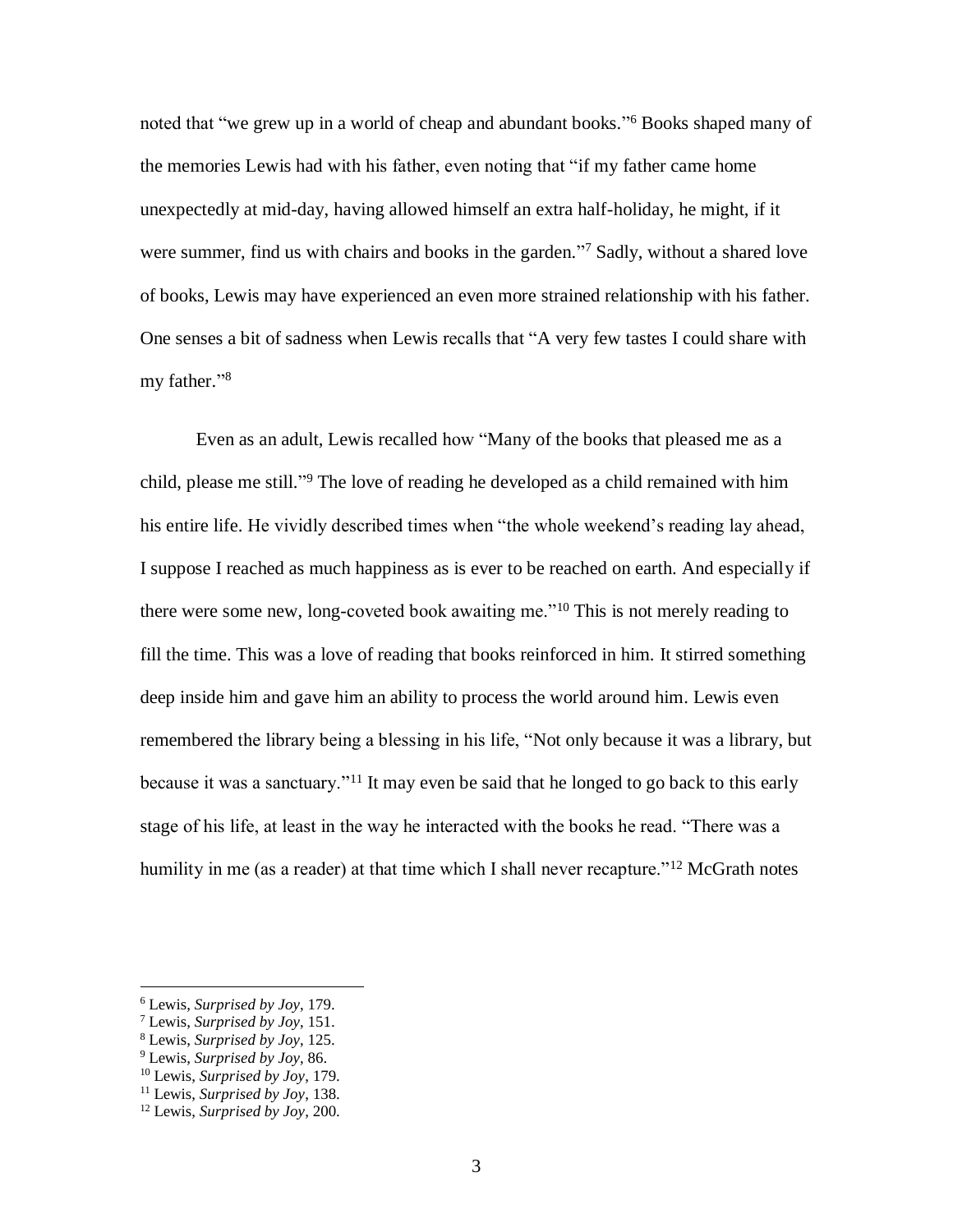that this desire to return to his childhood of reading can also be found in letters that Lewis wrote to his friend Arthur Greeves.<sup>13</sup>

One book in particular stood out to Lewis in these early years. Without realizing the effect it would have on him, Lewis read the words, "I heard a voice that cried, Balder the beautiful is dead, is dead."<sup>14</sup> Even though Lewis "knew nothing about Balder," he found himself "uplifted into huge regions of northern sky" and "desired with almost sickening intensity something never to be described."<sup>15</sup> This enticing of his imagination profoundly shaped him early on and set the course for how he would extend his imagination in his own writings through books such as *The Chronicles of Narnia*. One clue to understanding the significance of his reading in these early years is when Lewis noted that "I never read an autobiography in which the parts devoted to the earlier years were not far the most interesting."<sup>16</sup> One must assume he applied this to his own life as well.

In addition to influencing his early life, Lewis would have his identity shaped by reading books as well. McGrath observed how Lewis chose solitude and books rather than making friends like most kids his age.<sup>17</sup> As a result of this choice, Lewis later remarked how he "Developed a vocabulary which must (I now see) have sounded very funny."<sup>18</sup> Even adults thought he might be showing off despite the fact he was using "The only words I knew."<sup>19</sup> This further alienated him from others and reinforced his identity

<sup>13</sup> McGrath, *C.S. Lewis,* 64.

<sup>14</sup> Lewis, *Surprised by Joy*, 18-9.

<sup>15</sup> Lewis, *Surprised by Joy*, 18-9.

<sup>16</sup> Lewis, *Surprised by Joy*, xii.

<sup>17</sup> McGrath, *C.S. Lewis,* 16-7.

<sup>18</sup> Lewis, *Surprised by Joy*, 58.

<sup>19</sup> Lewis, *Surprised by Joy*, 58.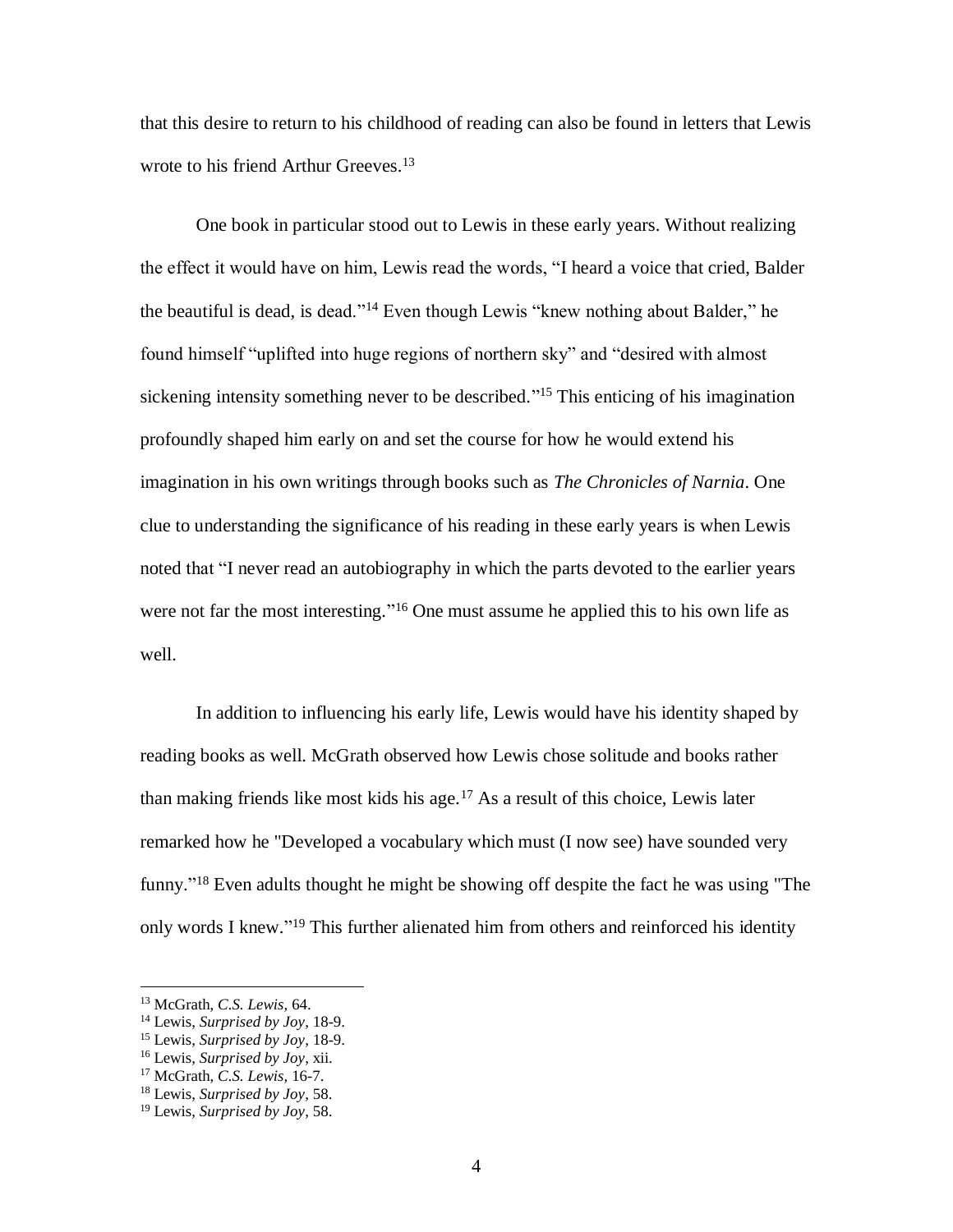as a loner. This also gave him space for his imagination and for exploring "his own private worlds."<sup>20</sup> It was in this space that another notable part of C.S. Lewis' identity emerged in his ability to memorize and recite quotes. McGrath recalls the story of Kenneth Tynan observing Lewis play a memory game with him in which Tynan picked a book from Lewis' library and read aloud and was then amazed to find that Lewis could identify the book and the context. $21$ 

Not only did the younger Lewis appreciate reading books more than other kids his age, but he also read a different kind of book than others around him. "I could not help knowing that most other people, boys and grown-ups alike, did not care for the books I read."<sup>22</sup> This had a profound impact on his identity. Instead of causing him to see himself as more advanced than others his age, his reading gave him "a slight feeling, not of superiority, but of inferiority."<sup>23</sup> He noticed this again about his time at Wyvern, in that when he began there "Nothing was farther from my mind than the idea that my private taste for fairly good books… gave me any sort of superiority to those who read nothing but magazines." 24

Ironically, this began something in Lewis that readers find as a charming attribute. It may have even shaped his approach to writing as a layman rather than claiming any spiritual authority. In his book, *The Problem of Pain*, Lewis offered a disclaimer on the nature of what he wrote. "Any theologian will see easily enough what, and how little, I

<sup>20</sup> McGrath, *C.S. Lewis,* 18.

<sup>21</sup> McGrath, *C.S. Lewis,* 166.

<sup>22</sup> Lewis, *Surprised by Joy*, 125.

<sup>23</sup> Lewis, *Surprised by Joy*, 125.

<sup>24</sup> Lewis, *Surprised by Joy*, 123-4.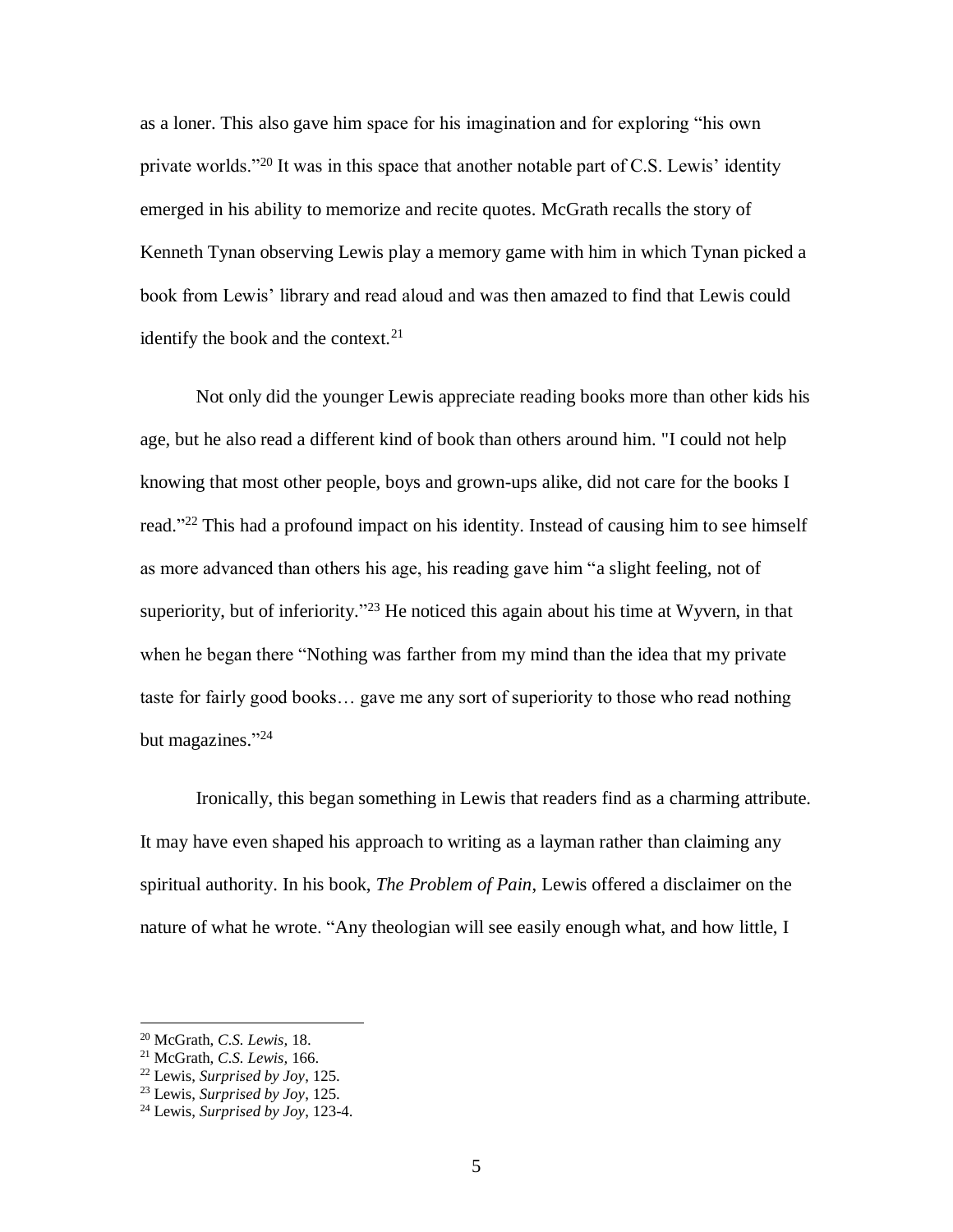have read."<sup>25</sup> This statement may seem comical to many readers today. It is precisely this humility that invites readers to approach his works as unassuming and perhaps even to lower their guard in allowing his ideas to shape them in surprising ways.

One notable shift in forming his identity came when "I discovered that other people… loved books that I loved."<sup>26</sup> This would open the door to lifelong friendships. It may seem that these friendships influenced him to equal measure as his reading of books, but that overlooks the way in which Lewis chose his friends. "You may have noticed that the books you really love are bound together by a secret thread."<sup>27</sup> Lewis spent much of his time in conversations with others who had a similar "secret thread" in what they read. As James Como noted, Lewis also relied on his friends for their copies of books as he did not keep an extensive library himself.<sup>28</sup> This only works when a person's friends read similar books. This is why The Inklings were able to profoundly shape one another as a result of the books they read and wrote. This collective identity would begin by a shared love of books and eventually lead to Lewis' own conversion.

Like other areas in his life, Lewis' conversion to Christianity was propelled by the books he read. Once Lewis established his identity as a reader of good books, he then stumbled into certain books which challenged him in a variety of unexpected ways. When he read the classics, he noticed that "Conscious causes of doubt arose." <sup>29</sup> As Lewis continued to read more, he could not anticipate where it would ultimately take him.

<sup>25</sup> C.S. Lewis, *The Problem of Pain* (New York: HarperCollins Publishers Inc., 1940) 1.

<sup>26</sup> Lewis, *Surprised by Joy*, 196.

<sup>27</sup> Lewis, *The Problem of Pain,* 150-1.

<sup>28</sup> James T. Como, *Remembering C.S. Lewis* (San Francisco: Ignatius Press, 2005) 6: The Tutor.

<sup>29</sup> Lewis, *Surprised by Joy*, 75.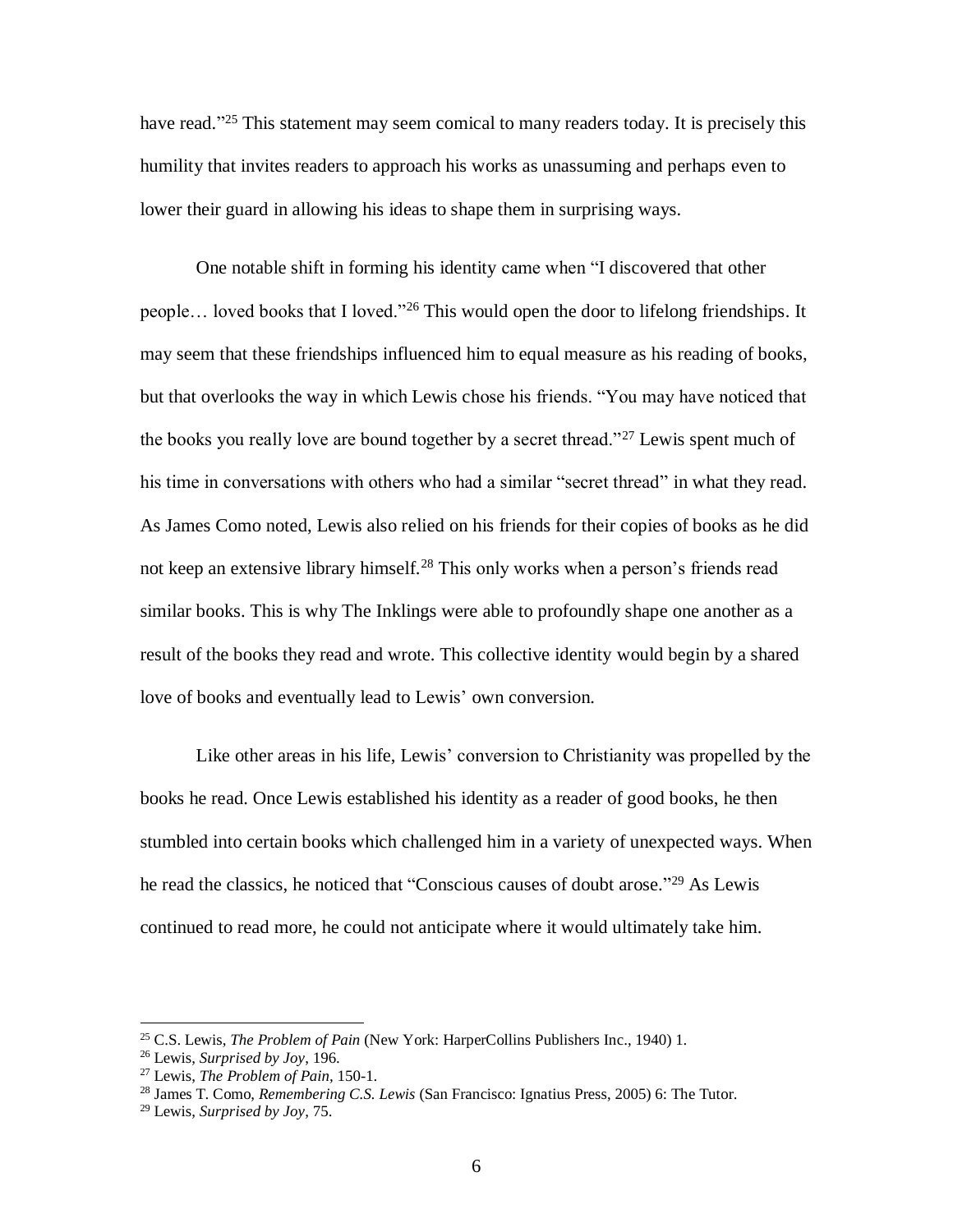"Liking an author may be as involuntary and improbable as falling in love."<sup>30</sup> The authors he liked began to challenge him in ways he was unprepared to process. As if in a battle, Lewis noted that "All the books were beginning to turn against me."<sup>31</sup> He realized that he "Must have been as blind as a bat not to have seen, long before, the ludicrous contradiction between my theory of life and my actual experiences as a reader."<sup>32</sup> In the language Lewis used to describe this process one can feel the power he assigned to these books. He felt overwhelmed and helpless by contrast. "A young man who wishes to remain a sound Atheist cannot be too careful of his reading."33

A pivotal moment in this conversion process happened when Lewis read *Phantastes* by George MacDonald. Lewis described his reactions to reading this book not just in logical terms, but in emotional terms that almost sound poetic. "It is as if I were carried sleeping across the frontier, or as if I had died in the old country and could never remember how I came alive in the new."<sup>34</sup> This was not a complete transformation in Lewis, but something was dramatically happening to him. "That night my imagination was, in a certain sense, baptised; the rest of me, not unnaturally, took longer."<sup>35</sup> Something inside him shifted, and he now had to figure out a way to make sense of it. It is interesting to note that Lewis described his conversion process beginning with his imagination, and this as the result of reading MacDonald's book. Michael J. Partridge highlighted that before reading *Phantastes*, Lewis was an atheist who was heading in the

l

<sup>30</sup> Lewis, *Surprised by Joy*, 233.

<sup>31</sup> Lewis, *Surprised by Joy*, 260.

<sup>32</sup> Lewis, *Surprised by Joy*, 260.

<sup>33</sup> Lewis, *Surprised by Joy*, 234.

<sup>34</sup> Lewis, *Surprised by Joy*, 220.

<sup>35</sup> Lewis, *Surprised by Joy*, 222.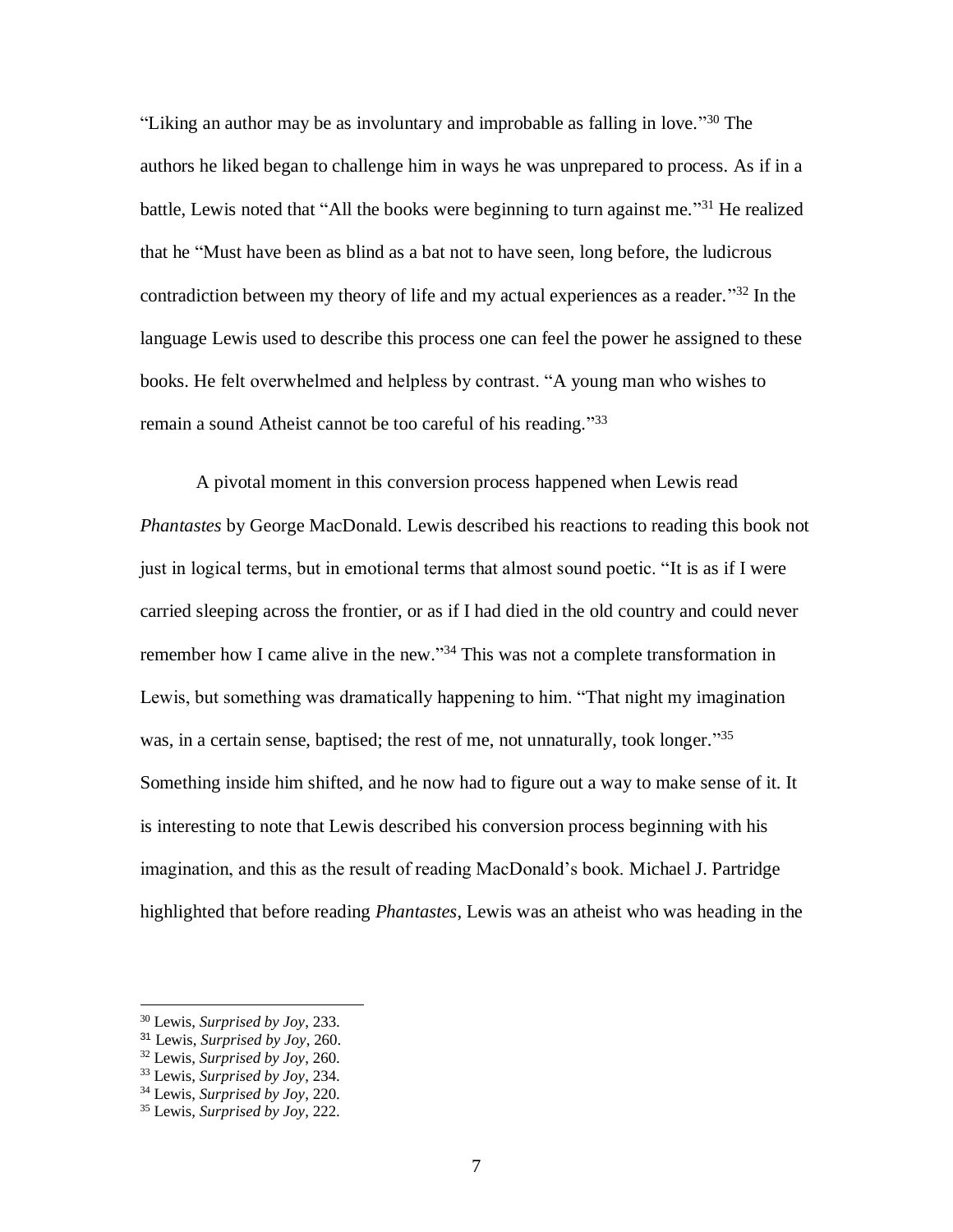direction of Romanticism.<sup>36</sup> It was MacDonald that stopped him in his tracks. Almost comically, Lewis admitted that "I had not the faintest notion what I had let myself in for by buying *Phantastes*." <sup>37</sup> Can one give any higher compliment to a book? Most readers cannot help but envy the power this book had over Lewis and to wish the same experience for themselves.

Another notable example of his reading in the conversion process was when Lewis began to read G.K. Chesterton. "I had never heard of him and had no idea of what he stood for; nor can I quite understand why he made such an immediate conquest of me." <sup>38</sup> This is a stunning acknowledgment of the credibility Lewis ascribed to the books he read, even if he was unfamiliar with the author. As he noted, "In reading Chesterton, as in reading MacDonald, I did not know what I was letting myself in for."<sup>39</sup> One gets the picture of an unarmed Lewis reading Chesterton and being moved beyond explanation or defense. In this sense, his conversion to Christianity can be seen as one of surrender. This was not the result of Lewis approaching his reading with naivete, rather that everything he read previously could not compete with the persuasion of what he now found in the books he read. McGrath even noted that in some ways Lewis took up the role of an apologist in line with what he found in Chesterton.<sup>40</sup> Can one give any higher compliment to an author?

<sup>36</sup> Michael J. Partridge, "C.S. Lewis and George MacDonald," accessed October 29, 2018, https://fuller.instructure.com/courses/2357/pages/handouts-week-2?module\_item\_id=120714.

<sup>37</sup> Lewis, *Surprised by Joy*, 222.

<sup>38</sup> Lewis, *Surprised by Joy*, 233.

<sup>39</sup> Lewis, *Surprised by Joy*, 234.

<sup>40</sup> Alister McGrath, *The Intellectual World of C.S. Lewis* (West Sussex: John Wiley and Sons, Ltd., 2014) 9.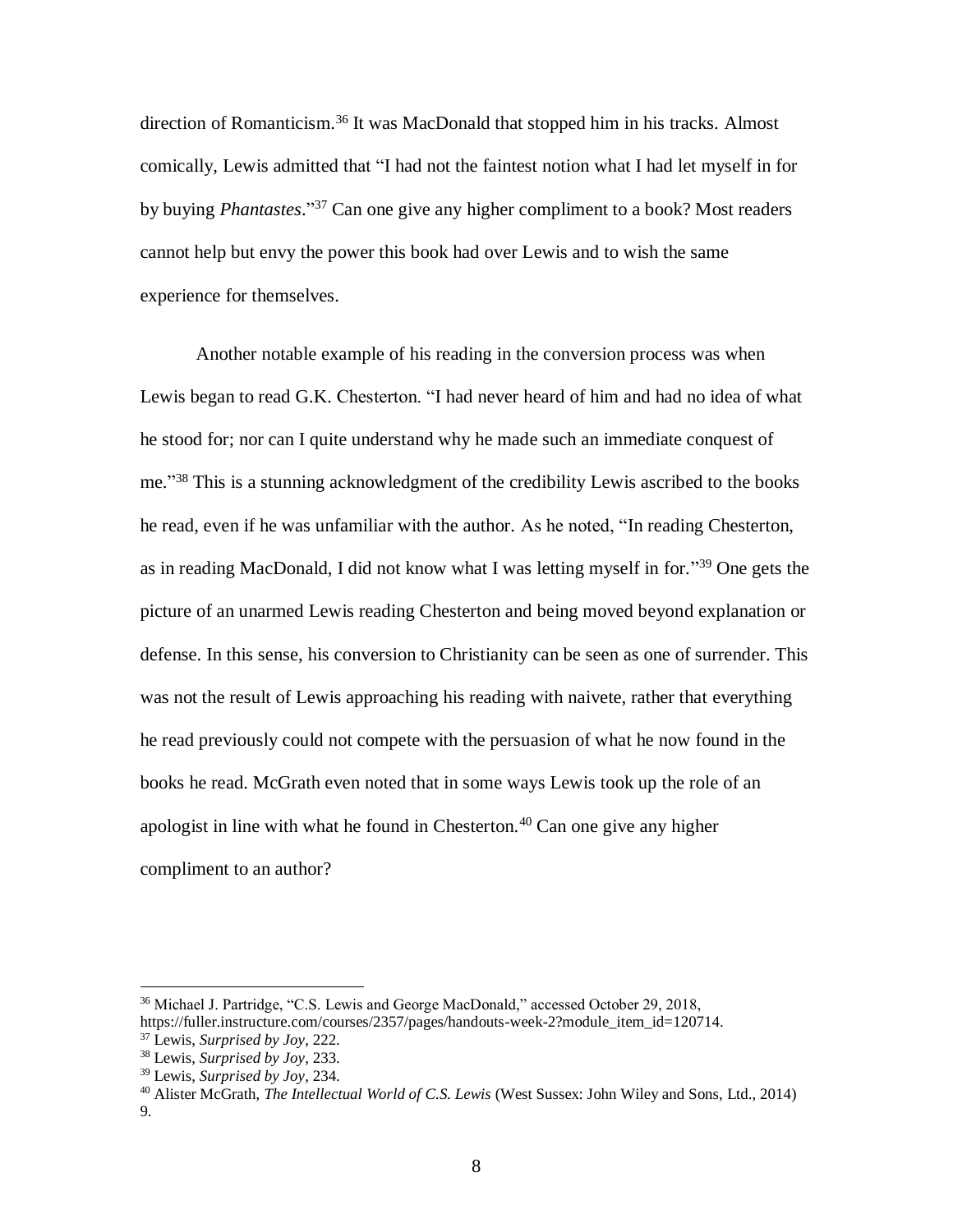Finally, as Lewis pursued Christianity with the remainder of his life, he shaped his theology through reading books as well. Lewis now realized that "In science we have been reading only the notes to a poem; in Christianity we find the poem itself."<sup>41</sup> He used his journey and the experiences in reading to shape how he would write as a theological voice for others. "The things I assert most vigorously are those that I resisted long and accepted late." 42

As with the books that had overwhelmed Lewis such as from MacDonald and Chesterton, Lewis had the same experience with the Bible. He described being "chilled and puzzled" by what he found as he studied it more in-depth.<sup>43</sup> He noted that "One of the things that surprised me when I first read the New Testament seriously was that it talked so much about a Dark Power in the universe."<sup>44</sup> Like many of the books he read, Lewis found ideas in the Bible he could not anticipate. True to form he allowed these new ideas to shape and influence him.

Lewis understood reading as a critical part of developing one's theology. It was not enough to read, but one must also read for theological depth. "If you do not listen to Theology, that will not mean that you have no ideas about God. It will mean that you have a lot of wrong ones."<sup>45</sup> Lewis' experience in reading theology grounded him in its practice in the real world. "For a great many of the ideas about God which are trotted out as novelties today are simply the ones which real Theologians tried centuries ago and

<sup>41</sup> C.S. Lewis, *Miracles* (New York: HarperCollins Publishers Inc., 1947) 212.

<sup>42</sup> Lewis, *Surprised by Joy*, 260.

<sup>43</sup> Lewis, *Miracles*, 183.

<sup>44</sup> C.S. Lewis, *Mere Christianity* (New York: HarperCollins Publishers Inc., 1952) 45.

<sup>45</sup> Lewis, *Mere Christianity*, 155.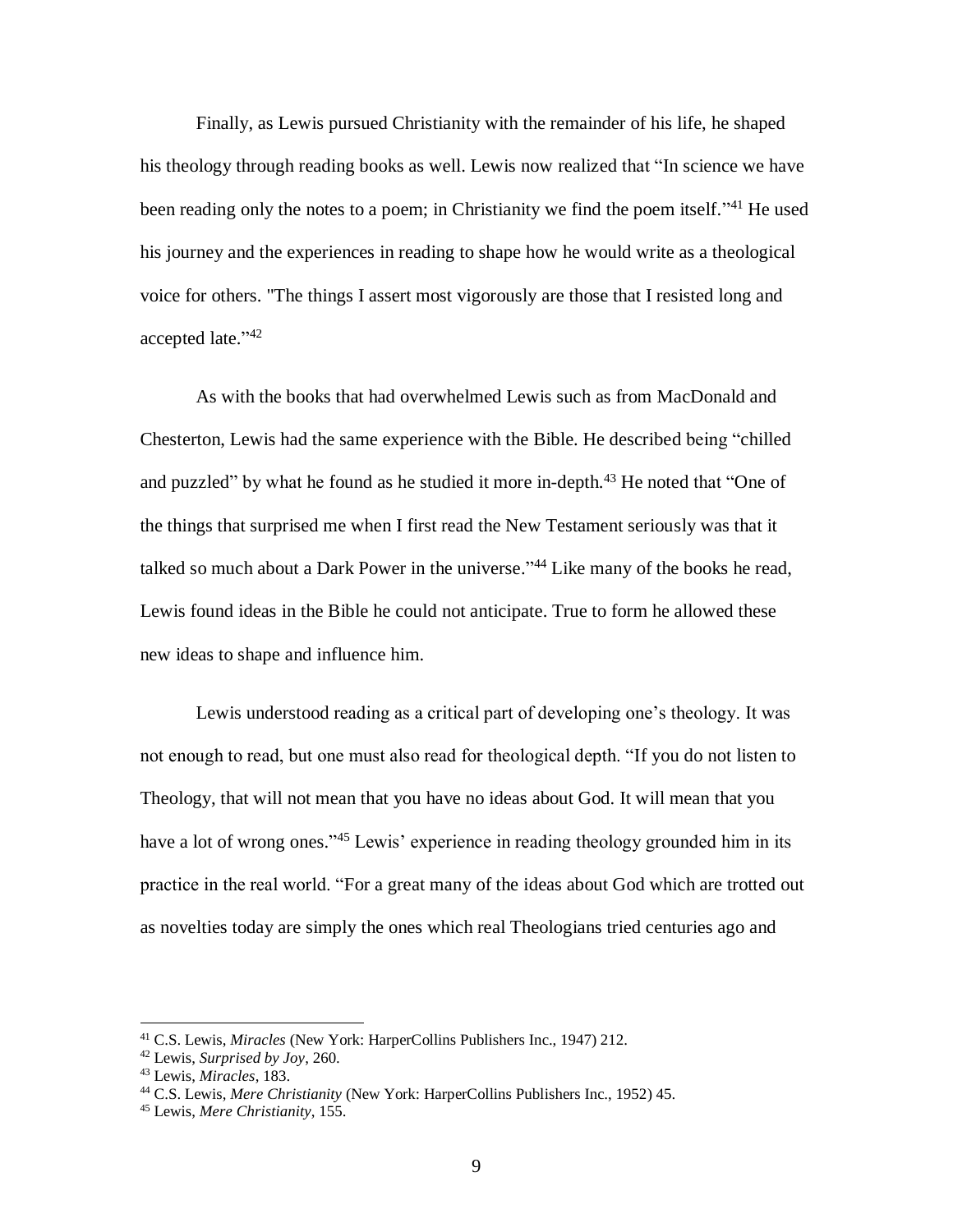rejected."<sup>46</sup> Lewis described a man with a shallow form of Christianity who begins reading astronomy "And who perhaps abandons his religion on that account," but could in fact experience "His first genuinely religious experience." <sup>47</sup> Lewis saw reading as the way to prevent and move away from a shallow faith. Even after someone has developed an understanding of the truth in God, "We have to be continually reminded of what we believe. Neither this belief nor any other will automatically remain alive in the mind. It must be fed." <sup>48</sup> One can trace the continuance of this argument when Lewis posed the question, "Did ye never know a lover of books that with all his first editions and signed copies had lost the power to read them?" 49

Stewart Goetz observed how Lewis considered readers to either be in the majority or the minority when it came to how and what they read.<sup>50</sup> Lewis embodied what it meant to be a minority reader, especially as it implied a willingness to read the same book multiple times in a lifetime. He then challenged others to follow him in this regard. When he applied this way of reading to his theological journey, it had profound effects on the faith of many others. "Good books which are remote from modern sympathy need to be treated at greater length than good books which everyone already knows and loves."<sup>51</sup> This way of reading allowed Lewis to offer a unique perspective on the faith for his readers.

<sup>46</sup> Lewis, *Mere Christianity*, 155.

<sup>47</sup> Lewis, *Miracles*, 81.

<sup>48</sup> Lewis, *Mere Christianity*, 141.

<sup>49</sup> C.S. Lewis, *The Great Divorce* (New York: Harper Collins Publishers Inc., 1946) Kindle Locations 752- 3.

<sup>50</sup> Stewart Goetz, *C.S. Lewis* (Hoboken: John Wiley and Sons Inc., 2018) 1.

<sup>51</sup> Robert MacSwain and Michael Ward, *The Cambridge Companion to C.S. Lewis* (Cambridge: Cambridge University Press, 2010) 24.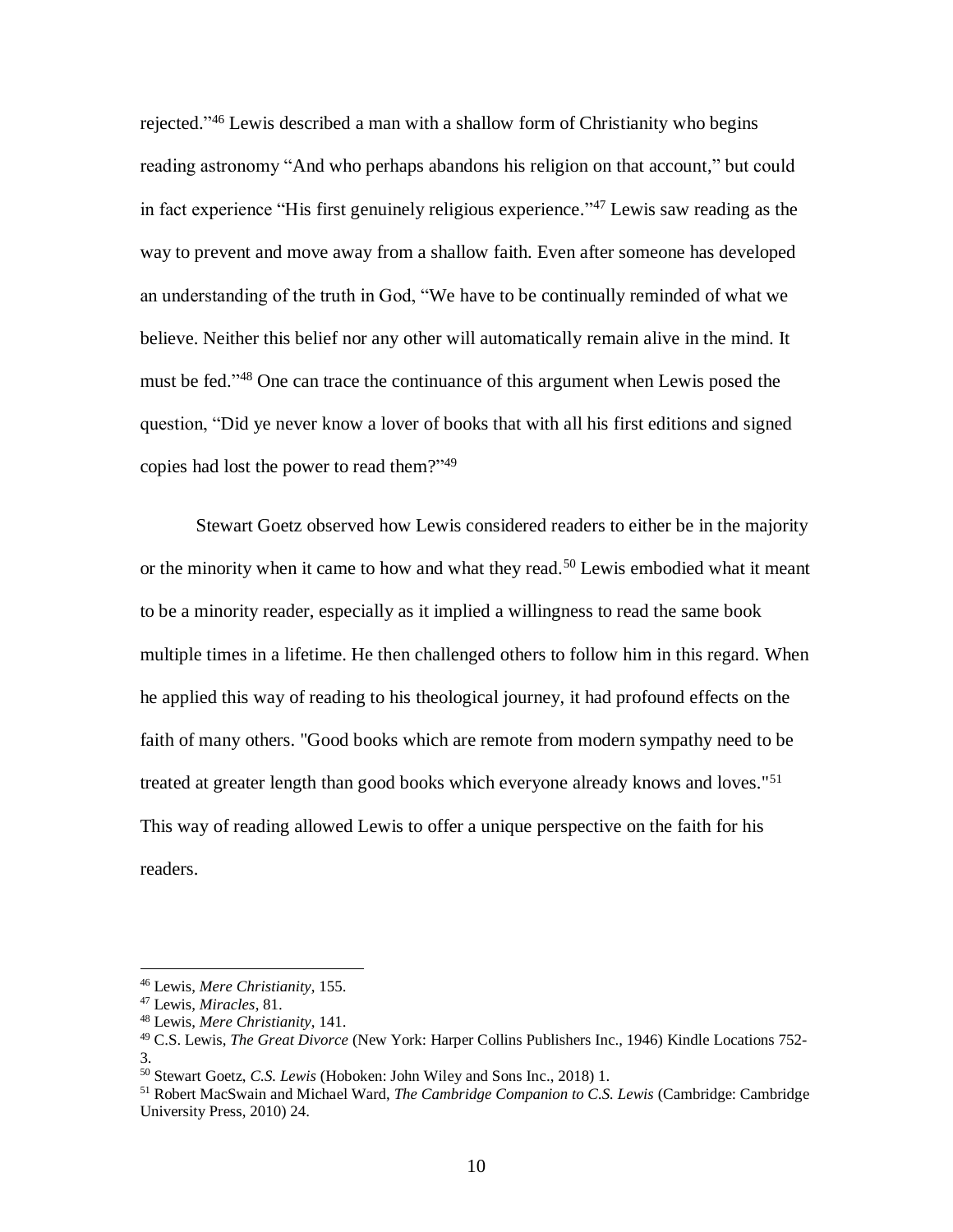Bruce L. Edwards noted how Lewis saw the reading of books from people who were no longer alive to be a way of grounding himself in reality rather than as an escape.<sup>52</sup> Never is this truer than in the way he approached his theology. The brilliance of so much of what Lewis wrote was in its ability to take complex theological ideas and make them palatable for a wide variety of readers. He was able to do this to such a significant degree as a result of the profound influence that reading books had on his life. As a writer, he then offered the fruits of that influence for the benefit of others.

<sup>52</sup> Bruce L. Edwards, *C.S. Lewis: Life, Works, and Legacy* (Westport: Praeger Perspectives, 2007) 96.